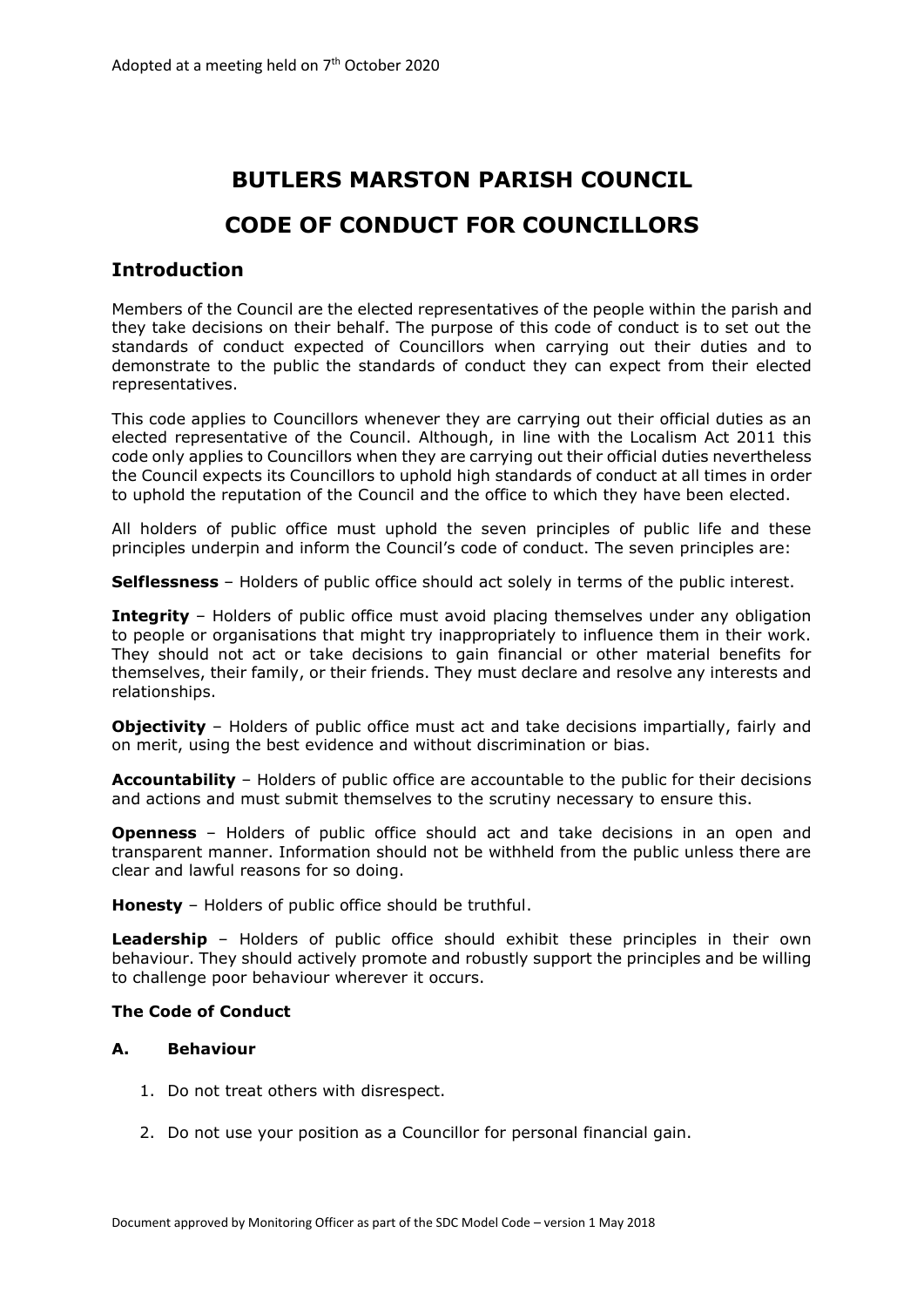- 3. Do not use your position as a Councillor improperly to confer an advantage or disadvantage on yourself or any other person.
- 4. Do not place yourself under any financial obligation to any person or organisation who might attempt to influence you.
- 5. Do not misuse Council resources.
- 6. Do not disclose confidential information.
- 7. Do not bring the Council or the role of Councillor into disrepute.

#### **B. Interests**

#### **Registration of interests**

- 8. Within 28 days of this Code being adopted by your Council or your election or appointment to office (where that is later) you must register with the Monitoring Officer the interests which fall within the categories set out in Appendix A (Disclosable Pecuniary Interests) and Appendix B (Other Registerable Interests).
- 9. You must ensure that your register of interests is kept up-to-date and within 28 days of becoming aware of any new interest in Appendix A or B, or of any change to a registered interest, notify the Monitoring Officer.

#### **Disclosable Pecuniary Interests**

10. Where a matter arises at a meeting which relates to an interest in Appendix A, you must declare the interest, not participate in any discussion or vote on the matter and must not remain in the room unless granted a dispensation. If it is a 'sensitive interest', you do not have to declare the nature of the interest.

#### **Other registerable interests**

11. Where a matter arises at a meeting which relates to an interest in Appendix B, you must declare the interest. You may speak on the matter only if members of the public are also allowed to speak at the meeting but must not take part in any vote on the matter unless you have been granted a dispensation. If it is a 'sensitive interest', you do not have to declare the nature of the interest.

#### **Non-registerable interests**

- 12. Where a matter arises at a meeting which relates to your financial interest (and is not a Disclosable Pecuniary Interest) or a financial interest of a relative or close associate, you must disclose the interest and not vote on the matter unless granted a dispensation. You may speak on the matter only if members of the public are also allowed to speak at the meeting. If it is a 'sensitive interest', you do not have to declare the nature of the interest.
- 13. Where a matter arises at a meeting which affects your own financial interest or a financial interest of a friend, relative, close associate or body covered by Appendix B you must disclose the interest.
- 14. Where the matter affects the financial interest to a greater extent than it affects the financial interests of the majority of inhabitants of the ward affected by the decision and a reasonable member of the public knowing all the facts would believe that it would affect your view of the wider public interest you must not vote on the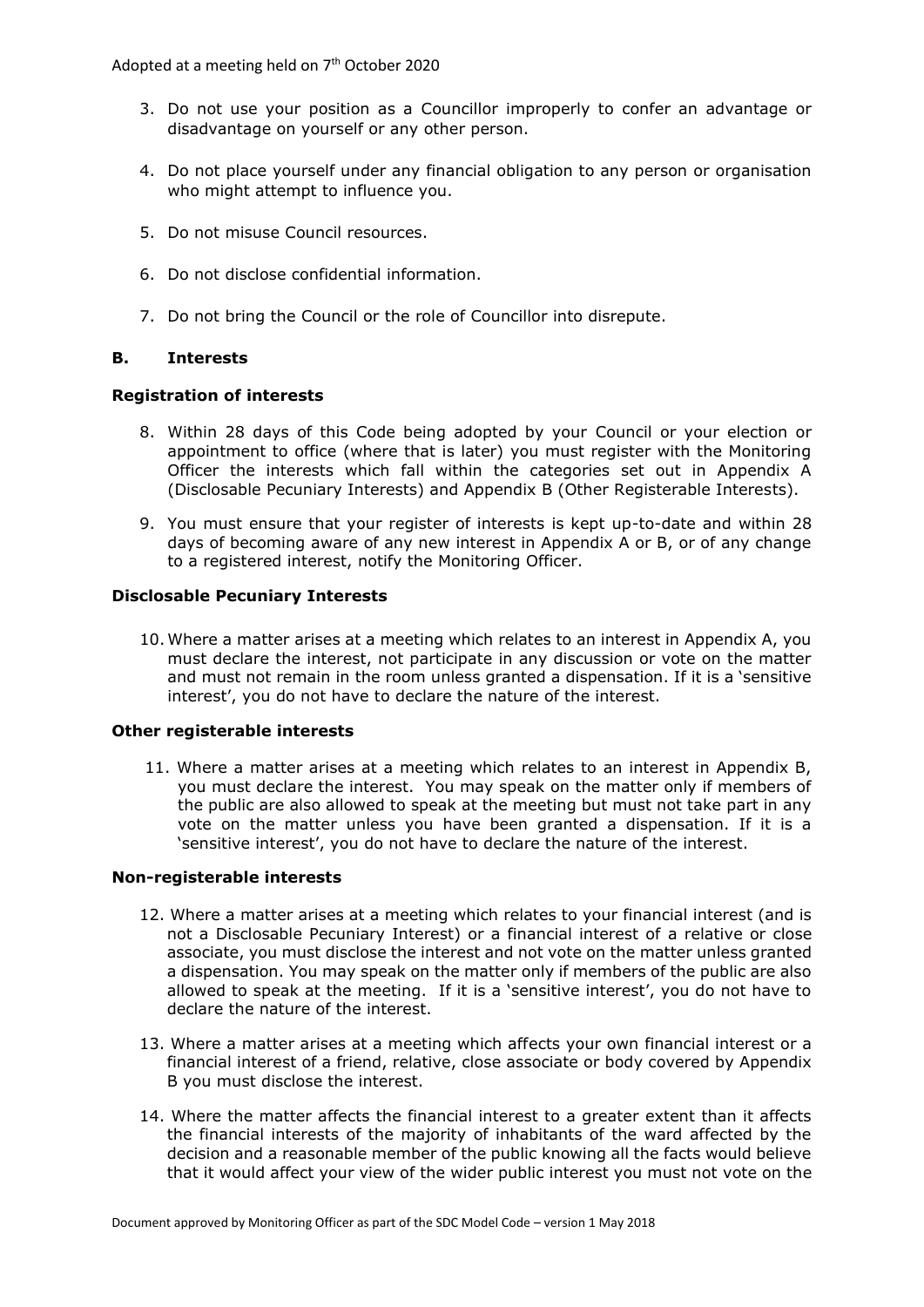matter unless granted a dispensation. You may speak on the matter only if members of the public are also allowed to speak at the meeting.

If it is a 'sensitive interest', you do not have to declare the nature of the interest.

#### **C. Related documents**

The following documents also provide guidance on the standards of conduct expected of Councillors and can assist in the interpretation of this code of conduct.

- The Rules of Procedure that set out the arrangements for dealing with an alleged breach of this code.
- The Council's Social Media Guidance sets out appropriate behaviour when undertaking Council business through social media.
- The Council's Gifts and Hospitality Register Policy helps Councillors to decide whether to accept a gift or hospitality and when to declare it in the register.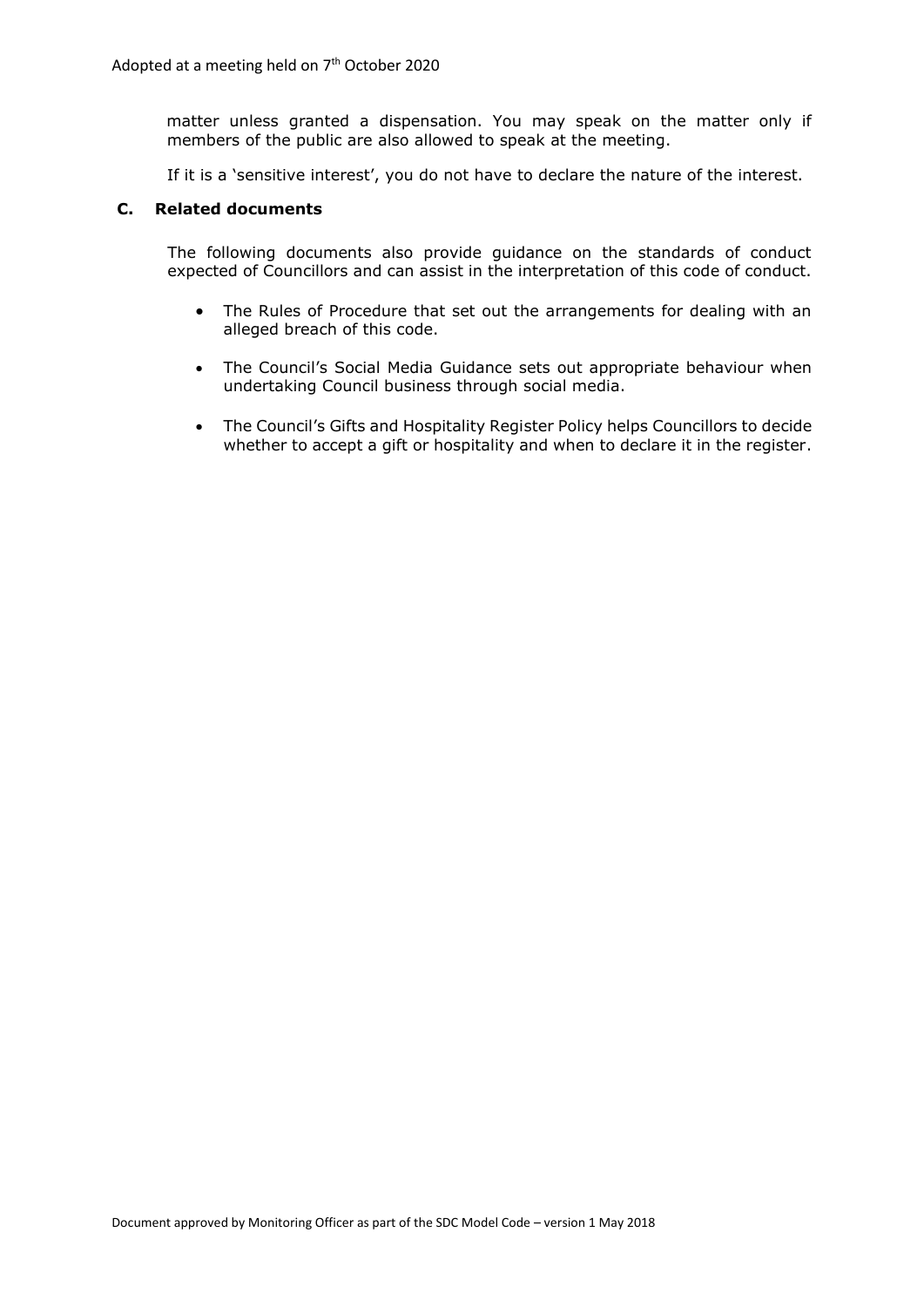Interests described in the table below.

| Subject                                                    | <b>Description</b>                                                                                                                                                                                                                                                                                                                                                                           |
|------------------------------------------------------------|----------------------------------------------------------------------------------------------------------------------------------------------------------------------------------------------------------------------------------------------------------------------------------------------------------------------------------------------------------------------------------------------|
| Employment,<br>office, trade,<br>profession or<br>vocation | Any employment, office, trade, profession or vocation carried on for<br>profit or gain.                                                                                                                                                                                                                                                                                                      |
| Sponsorship                                                | Any payment or provision of any other financial benefit (other than<br>from the Council) made to the Councillor during the previous 12<br>month period for expenses incurred by him/her in carrying out<br>his/her duties as a Councillor, or towards his/her election expenses.                                                                                                             |
|                                                            | This includes any payment or financial benefit from a trade union <br>within the meaning of the Trade Union and Labour Relations<br>(Consolidation) Act 1992.                                                                                                                                                                                                                                |
| Contracts                                                  | Any contract made between the Councillor or his/her spouse or civil<br>partner or the person with whom the Councillor is living as if they<br>were spouses/civil partners (or a firm in which such person is a<br>partner, or an incorporated body of which such person is a director*<br>or a body that such person has a beneficial interest in the securities<br>of*) and the Council $-$ |
|                                                            | (a) under which goods or services are to be provided or<br>works are<br>to be executed; and                                                                                                                                                                                                                                                                                                  |
|                                                            | (b) which has not been fully discharged.                                                                                                                                                                                                                                                                                                                                                     |
| Land and Property                                          | Any beneficial interest in land which is within the area of the Council.                                                                                                                                                                                                                                                                                                                     |
|                                                            | 'Land' excludes an easement, servitude, interest or right in or over<br>land which does not give the Councillor or his/her spouse or civil<br>partner or the person with whom the Councillor is living as if they<br>were spouses/civil partners (alone or jointly with another) a right to<br>occupy or to receive income.                                                                  |
| Licences                                                   | Any licence (alone or jointly with others) to occupy land in the area<br>of the Council for a month or longer.                                                                                                                                                                                                                                                                               |
| Corporate<br>tenancies                                     | Any tenancy where (to the Councillor's knowledge)-                                                                                                                                                                                                                                                                                                                                           |
|                                                            | (a) the landlord is the Council; and                                                                                                                                                                                                                                                                                                                                                         |
|                                                            | (b) the tenant is a body that the Councillor, or his/her spouse or civil<br>partner or the person with whom the Councillor is living as if they                                                                                                                                                                                                                                              |